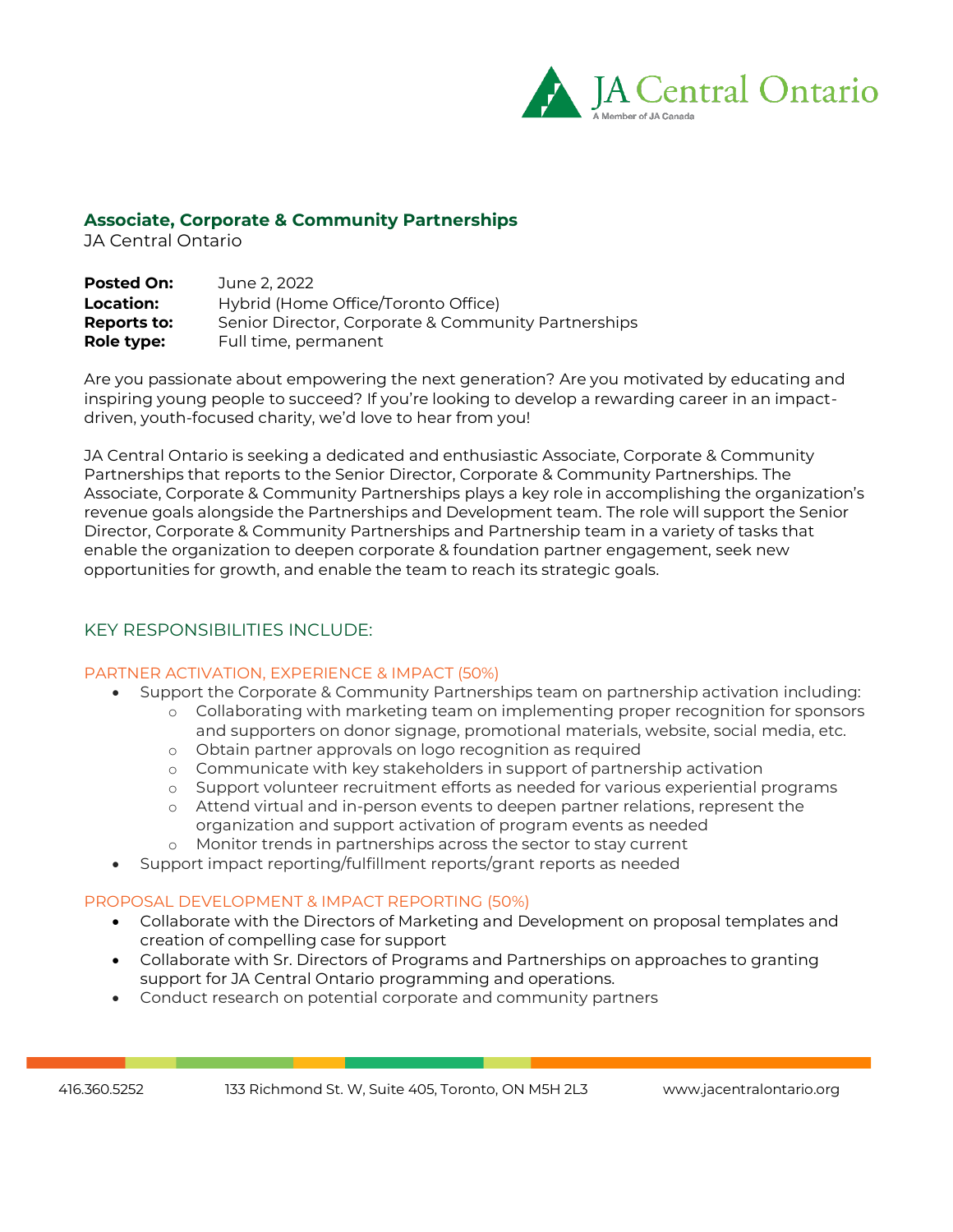- Support the Corporate and Community Partnerships team on proposal development including:
	- o Preparation of funding proposals, grant applications, and pitch decks to solicit support from community organizations, government, foundations, and corporate partners

# EXPERIENCE AND QUALIFICATIONS:

EXPERIENCE:

- Post-Secondary Education (University or College) or equivalent combination of education and experience.
- 3-5 years recent, related professional experience is fundraising, or communications is an asset
- Experience in a non-profit, charity, educational institution, or corporate social responsibility program environment would be an asset

#### KNOWLEDGE, SKILLS, & ABILITIES:

- Exceptional team player
- Excellent interpersonal and communications skills.
- Experience writing persuasive proposals for funding and sponsorships.
- Strong storytelling ability that strengthens the organization's profile and brand
- Attention to detail and accuracy, with strong organizational skills
- Proficiency in MS Office suite of products and certain CRM / fund raising applications (e.g. Salesforce, Raiser's Edge).
- Ability to read reports and filter information
- Understands that working in ambiguity and change is part of the job.
- An affinity for the JA mission, education, and youth development.

#### WORKING CONDITIONS:

- Remote-first / hybrid office arrangement, with offices in the Toronto office.
- Flexible to work occasional weekends and evenings.
- Travel within the service region, as required.

## COMPENSATION:

The salary range for this position begins at \$53,000 and can be negotiated based on experience. We offer a comprehensive benefits plan, professional development support, generous paid time-off, and an RSP program.

As JA Central Ontario is a youth-serving organization, offers of employment are conditional on the review of references and a Police Reference Check.

#### HOW TO APPLY:

Submit a resume and a cover letter to **jchandramouli@jacentralontario.org** with Associate, Corporate & Community Partnerships in the subject line. Be sure to tell us what makes you a great candidate for this role and why you want to join JA. Only those applicants being considered will be contacted.

JA Central Ontario is an equal opportunity employer, who values the diversity of our employees and those we serve. We welcome applications from all qualified applicants. If you require accommodation measures in the hiring process, please let us know in advance. Thank you for your interest in joining our team.